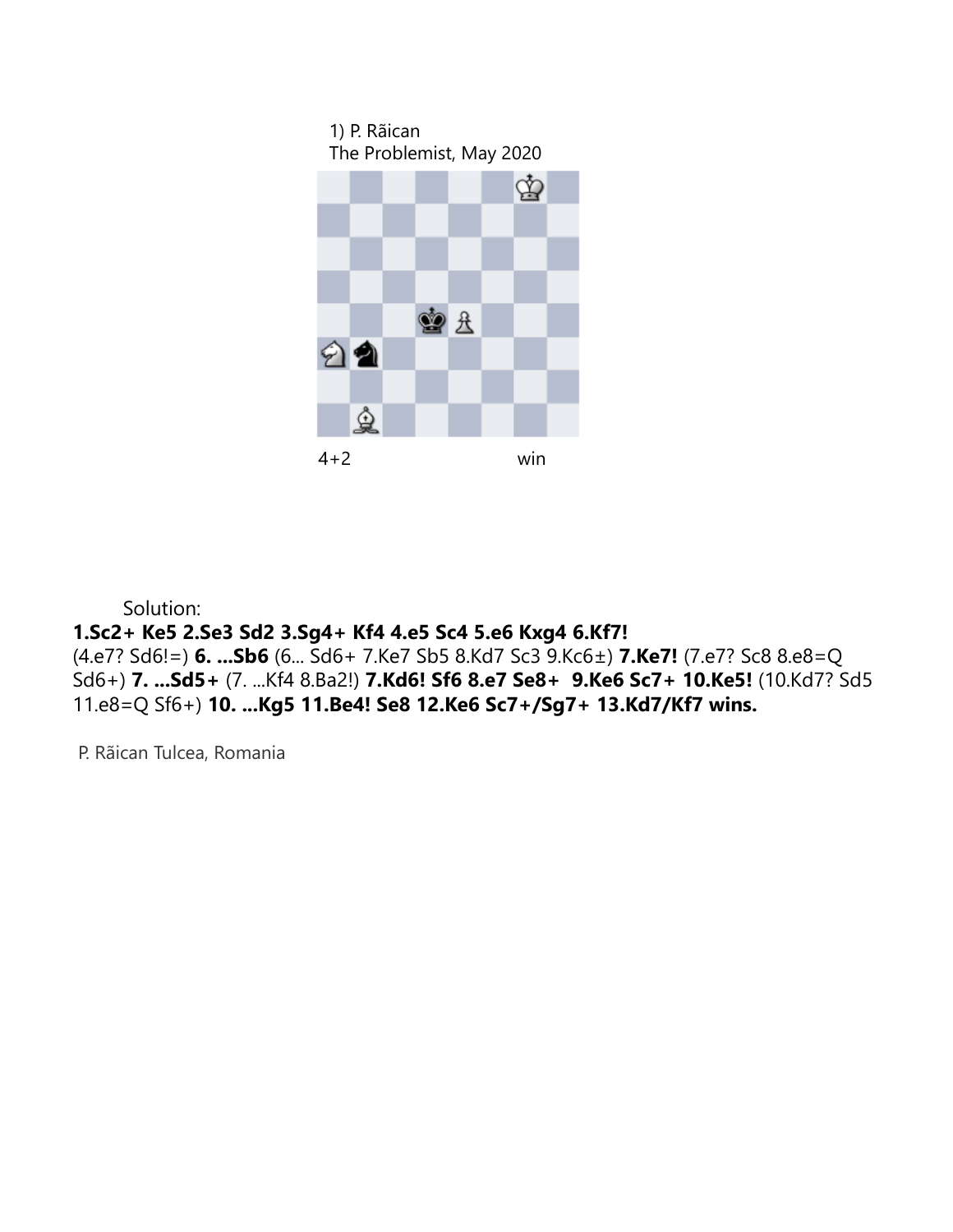2) P. Rãican Sinfonie Scacchistiche, 144/2021



 Sol: **1. ...Sf2+ 2.Kd2** (2.Kc2? Re2+ 3.Kc3 Se4+ 4.Kb3 Kxb6 5.cxd7 Sc5+ 6.Kc3 Sxd7=) **2. ...Se4+ 3.Kc2** (or 3.Kc1) **Rxc6 4.b7!** (4.Sxc6? Kxc6=, 4.Sxd7+ Kb5+ 5.Kb2 Rxb6=) **4. ...Rc7** (4. ...Kb6+ 5.Sxc6 Kxb7 6.Se5±) **5.Sxd7** (5.Sa6+ Kb6 6.Sxc7 Kxc7 7.Rxd7+ Kb8=) **Kb5+ 6.Sc5! Rxc5+ 7.Kb2 Kc6 8.Rb3 ±**

Checked by Stockfish 1N6/3p4/1PP1r3/2k5/8/3R4/8/3K3n b - - 0 1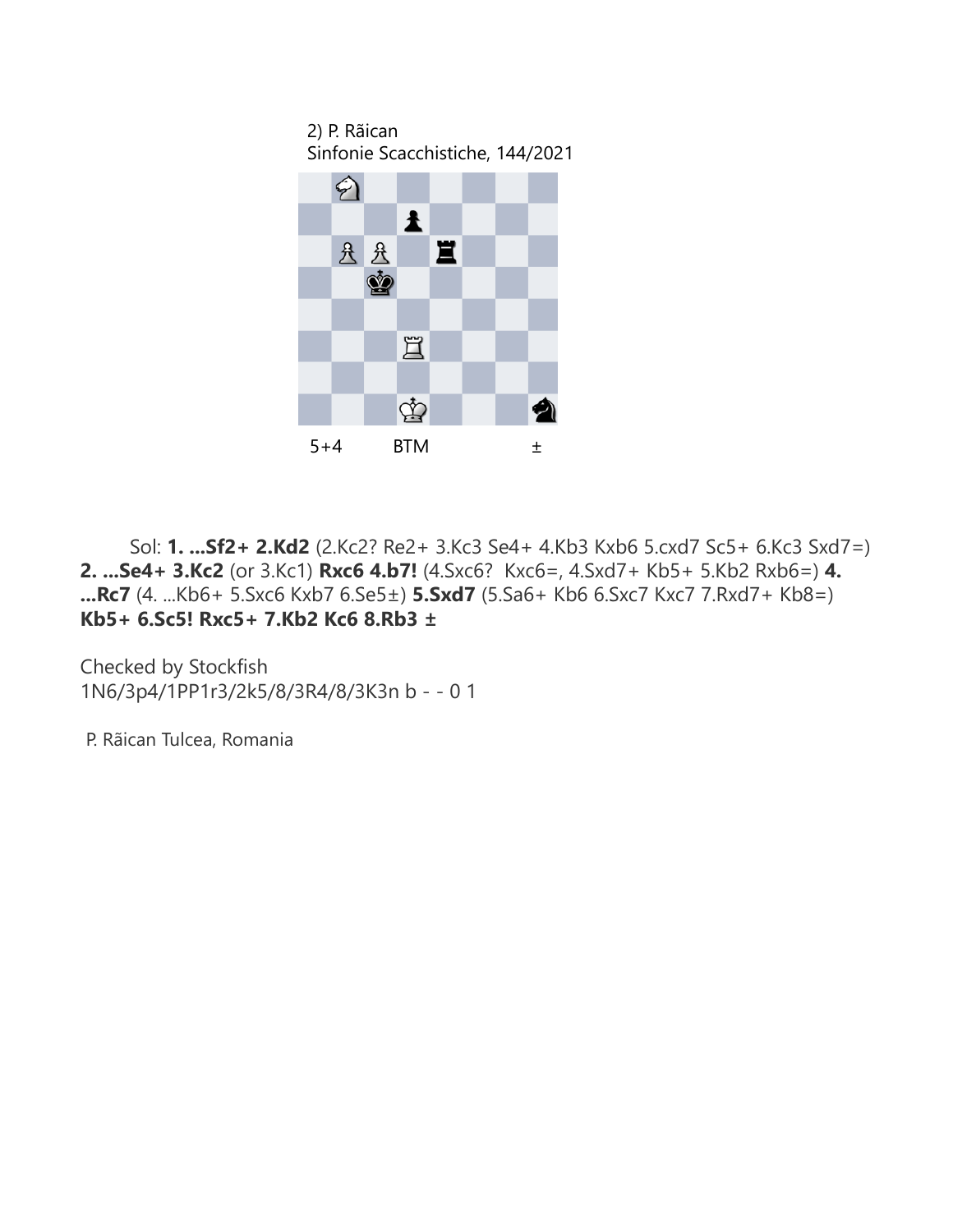3) P. Rãican Sinfonie Scacchistiche, 146/2021



 Sol: **1.Kg3 Ke1** [1... Qe1+ 2.Kf4 Qd2+ 3.Ke5 Qe1+ 4.Kf6] [1... Qd6+ 2.Re5 Qg6+ 3.Bg4 Qd3+ 4.Re3 Qg6 5.Rf3+ Ke1 6.Bc3+] [1... Qxd4 2.Rh1+ Qg1+ 3.Bg2+] **2.Be3! Qb8+ 3.Bf4 Qg8+ 4.Rg5 Qb3** [4... Qa2 5.Re5+ Kf1 6.Be3!] **5.Re5+ Kf1 6.Bd2!** [6.Be3? a4!=] **6... Qg8+ 7.Bg4!** [7.Bg5 Qb3 8.Bd2 Qg8+] **7... Qb3+ 8.Be3!** [8.Kh2? Qb8 9.Bf4 (9.Bc3? c5!=) 9...Qb2+ 10.Kh3 Qc2=] **8....a4 9.Rf5+ Ke1 10.Rf3** wins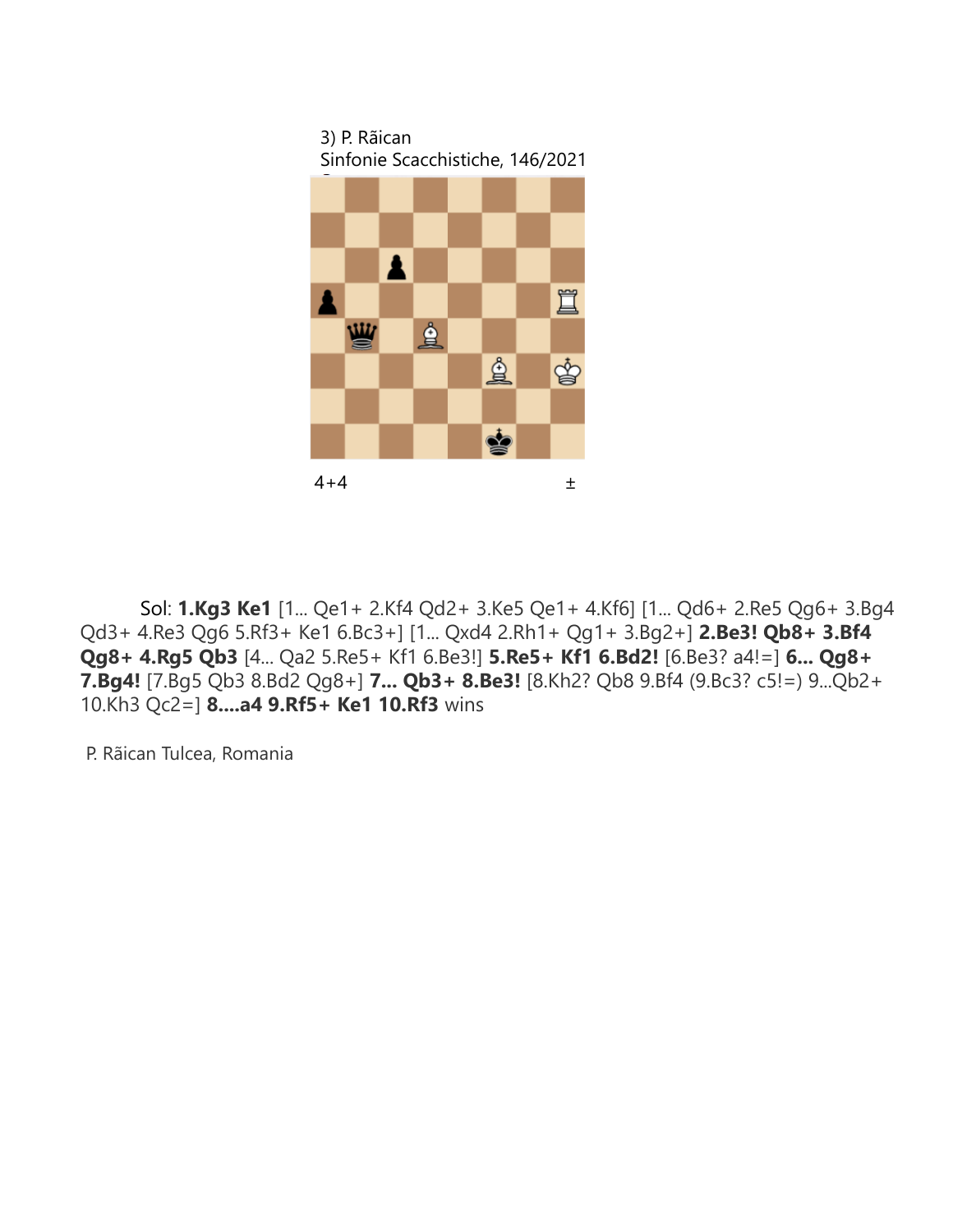

 1.d7 Sd4 2.Bd6+ [2.d8=Q? Bg5+ 3.Qxg5/Kxg5 **Sf3+/Se6+** forks] 2... Sg3 3.Bxg3+ Kg2 4.Bf4! [4.Sf6? Sc6 5.Sxd5 Kf3! 6.Bc7 Ba3! 7.Kg5 Ke4=] 4... Ba6 5.Bd6! [5.d8=Q? Be7+ 6.Qxe7 **Sf5+** fork] 5... Bxd6 6.Sxd6 Sc6 7.Sf5! Kf3 **8.Sd4+** fork [if 7... Kf2 then 8.Kh5! Sd8 9.Kg5(6) Kf3 10.Kf6 wins]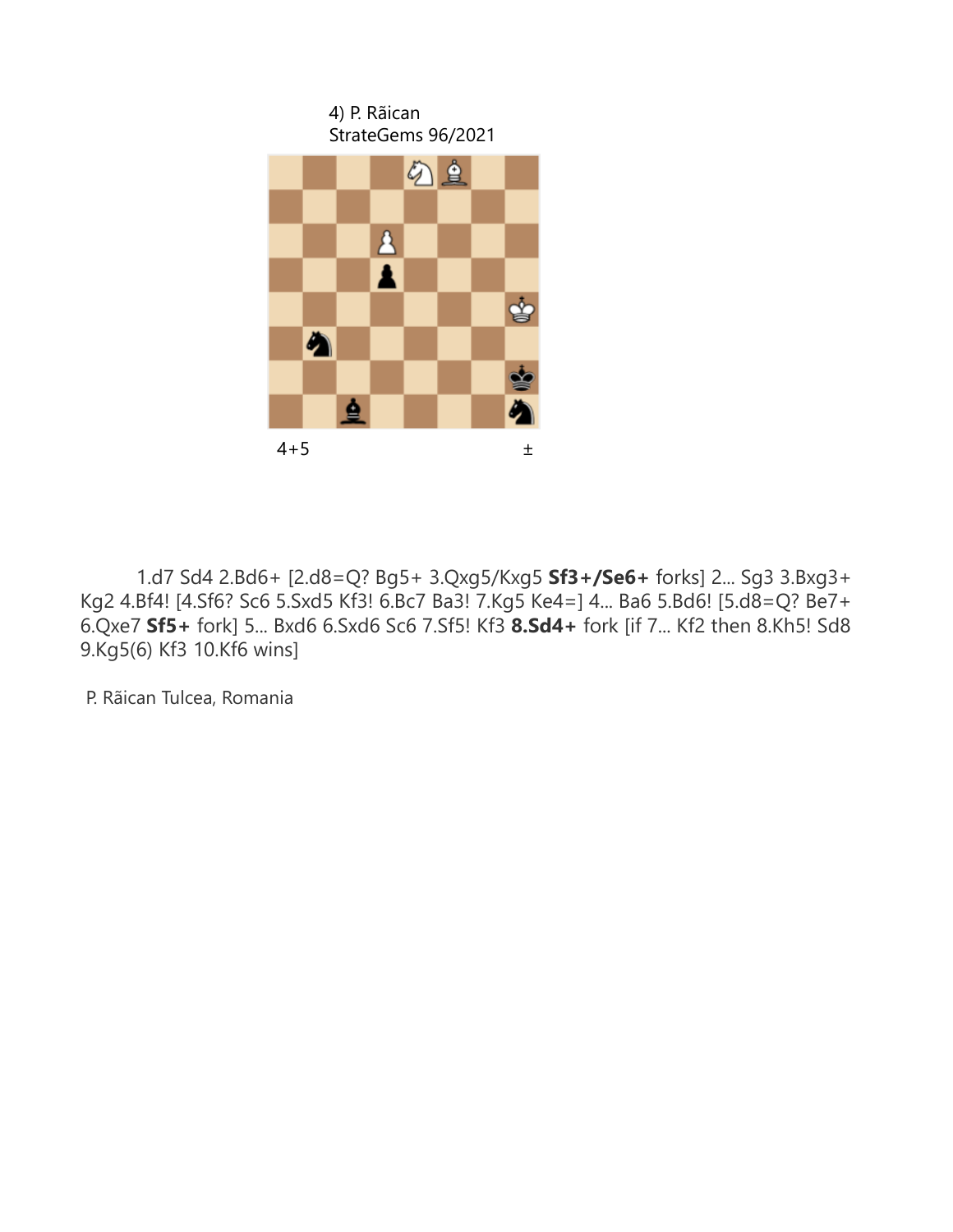

 Sol: **1.Se6!**(1.Sf7? a5!=) 1...f3 2.Sg5 f2 3.Ce4 **f1=S** [3...f1=Q 4.Sg3+] 4.d5 Se3 **5.d6!** [**5.f6?** exf6 6.d6 Sc4! 7.d7 Se5 8.d8=Q Sc6+=] 5...exd6 6.f6 Sg4 7.Sf2+! Kg2 8.Sxg4 wins 7.f7? Se5! 8.f8=Q Sd7+= echo theme

verified by Stockfish and syzygy-tables.